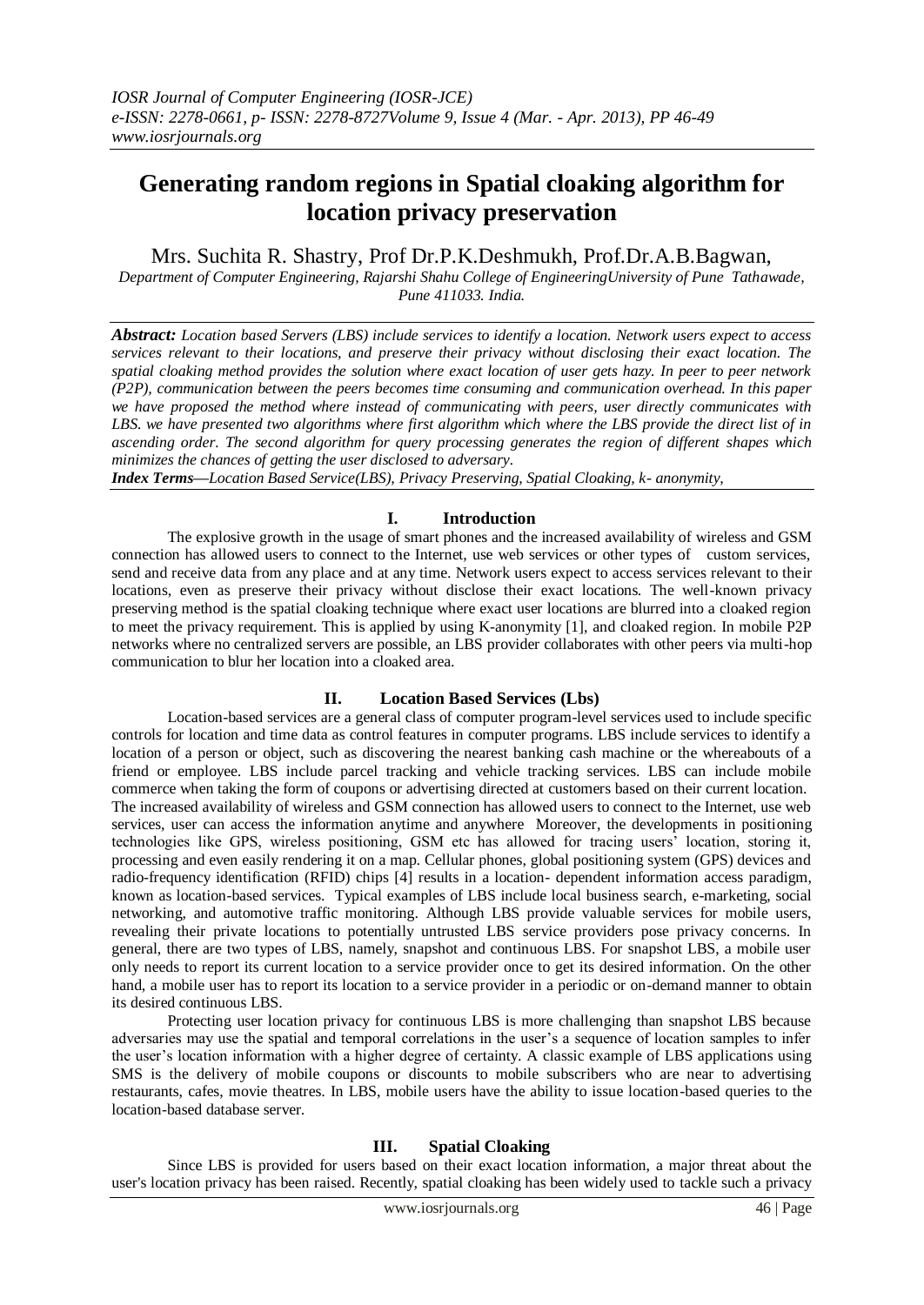breach in LBS. The basic idea of the spatial cloaking technique is to blur a user's exact location into a cloaked area such that the cloaked area satisfies the user specified privacy requirements. A *cloaking area* is defined as an area which includes the current position of a mobile device for the purpose of hiding an exact position. Based on using a cloaking area, the adversary cannot easily breach a mobile user's privacy since the exact current position is abstracted.

#### **K- Anonymity**

In spatial cloaking, user location is enlarged into a cloaked region that is then used for querying the server. One of the main goals in those studies is to provide *k*-anonymity. A message from a client to a database is called location anonymous if the client's identity cannot be distinguished from other users based on the client's location information. The *k*-anonymity model with respect to location information was defined as follows: A query message from a user to a server is called *k*-anonymous in location-based services if the user cannot be identified by the server based on the user location from the other *k −* 1 users where *k* is a userspecified anonymity set size. This is the most popular privacy requirements for the spatial cloaking technique. To achieve k-anonymity, i.e., a user is indistinguishable among other k−1 users.

### **IV. System Model**

Mobile users adopting the spatial cloaking algorithm can protect their privacy without seeking help from any centralized third party. Other than the shortcomings of the centralized approach, our work is also motivated by the following facts: 1) the computation power and storage capacity of most mobile devices have been improving at a fast pace.



Figure 1: System Architecture

A trusted third party called anonymizer is basically required to achieve *k-*anonymity with respect to location information since it is hard to construct a cloaked region including *k* users' queries in a distributed manner. In order to provide *k*-anonymity, many techniques were proposed based on the assumption of a trusted anonymizer. Fig. 3 illustrates three-tier architecture with a trusted anonymizer. All queries and answers are relayed through the anonymizer. Given a query, the anonymizer removes the user's identifier, applies cloaking to replace the user location with a cloaked region, and then forwards the cloaked region to the location server. However, in real applications, the assumption of a trusted anonymizer is not desirable. First of all, we should consider major redesign of technologies (e.g., protocols or trusted mechanism) or business models. It may be not easy to share private service information including map or Point Of Interest (POIs) with other business entities including the anonymizer since the information in location-based services is generally valuable. Second, we should consider the problems inherent in a **Figure1.** Application server is used to serve web based applications and enterprise based applications(i.e sevlets, jsps and ejbs...). because application server contains web server internally. Web server is used to serve web based applications.(i.e servlets and jsps)

Users of these services query the LBS to retrieve information about data (points of interest, POI). The main issue arising in this environment is that the users reveal their locations to the untrusted LBS. In turn, this information may lead to the identity of the users through publicly available information, physical observation, mobile device tracking, etc. The nature of the POIs (e.g., HIV clinics) may disclose sensitive personal information to the LBS. However given a cloaked region including user location, finding the nearest POI to the user location cannot be achieved by range search with a fixed region.

#### **A. Query Processing at the LBS**

The two most common spatial queries are the Range Query and the Nearest- Neighbor (NN) Query. Given only an ASR and the query type/parameters, the LBS needs to search for the POIs that satisfy the query for any possible user location within the ASR. Typically, the LBS stores the POIs in secondary storage, indexed by an R-tree . If an R-range query is given, the LBS compute CS as the union of all POIs that fall inside the ASR or are within distance R from its boundary. In the example of Figure 2(a), the LBS expand the ASR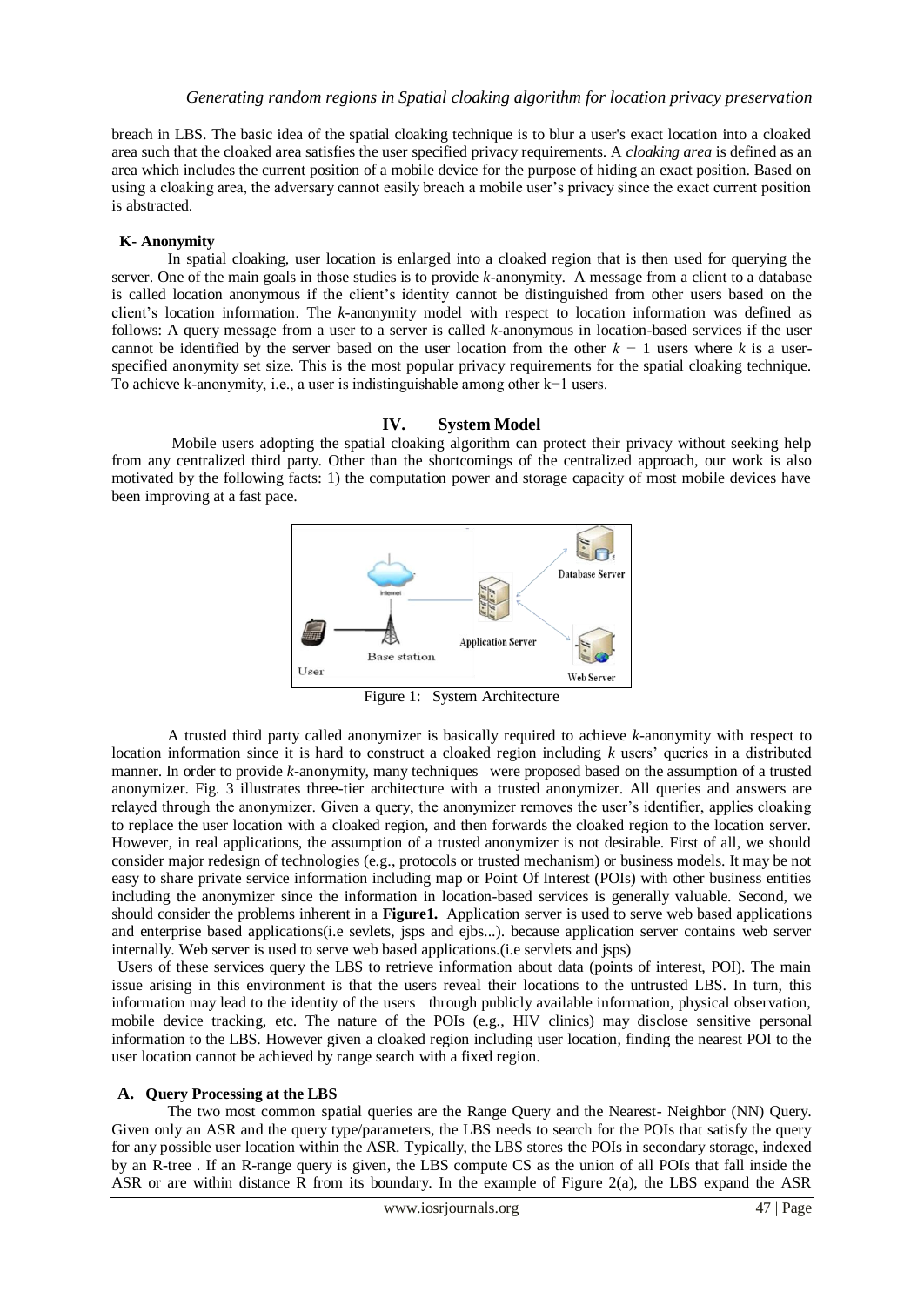(shown with a dashed contour) by R, and perform an ordinary range query. The CS contains P1, P2, and P3. If a K-NN query is given, the CS contains the union of K nearest POIs 3 to any point within the ASR. To derive the CS for a NN query (i.e.,  $K = 1$ ) in Figure 2(b), the LBS needs to retrieve (i) all objects located inside the ASR (i.e., P1) and (ii) the NN of any location along the boundary of the ASR (i.e., P2, P3, P5).



**Figure2: Types of query processing at LBS**

The latter component is processed using the linear NN method of for each of the 4 edges of the ASR; the input to this method is one or more line segments, for which NNs are found in a single R-tree traversal.

## **V. Proposed Framework**

Proposed framework is basically based on processing of range search query.

#### **A. Protocol**

In [8], user has its own privacy requirement *Amin* that specifies its desired level of privacy. *Amin*  specifies the minimum resolution of the cloaked spatial region. This region is known to adversary, but cannot exactly locate the user's location. The used a function D(P) which calculates smallest closing disc for set of points P where P is ={p1, p2,  $\cdot \cdot$ , pn} be a set of n points (called sites). in [8], the framework proposed which calculate the set of nearest neighbors from which user has to select the most nearest site to him.

In this paper we propose framework is basically based on processing of range search query where LBS directly send the set which has shortest distance at first in the list to the user. Protocol between the user and the LBS is described in **Algorithm 1.**

### **B. Query processing**

The query processing is based on computation of Voronoi diagram for POIs. We formally define the problem as follows: Given a set *S*  $def \equiv \{p_1, p_2, ..., p_n\}$  of *n* distinct points convex polygon *P* with *m* vertices, find a set of the nearest neighbors *NP* for *P*.

We propose the query processing algorithm using a local Voronoi diagram relevant to the cloaked region. Using the specific shape like circular, square, rectangle, continues, adversary may identify the location after a frequent use. So we propose a algorithm which changes the shape of the cloaked region after every execution. The procedure to compute the query with a polygon *P* is designed in **Algorithm 2.**

## **Algorithm 1: Cloaking protocol**

- 1. Generate cloaking region.
- 2. Send this region to LBS.
- 3. LBS computes set of nearest neighbor which is set of all points of user's interest which intersect the boundary.
- 4. LBS send the set to user which is in the ascending order of the distance to the user.